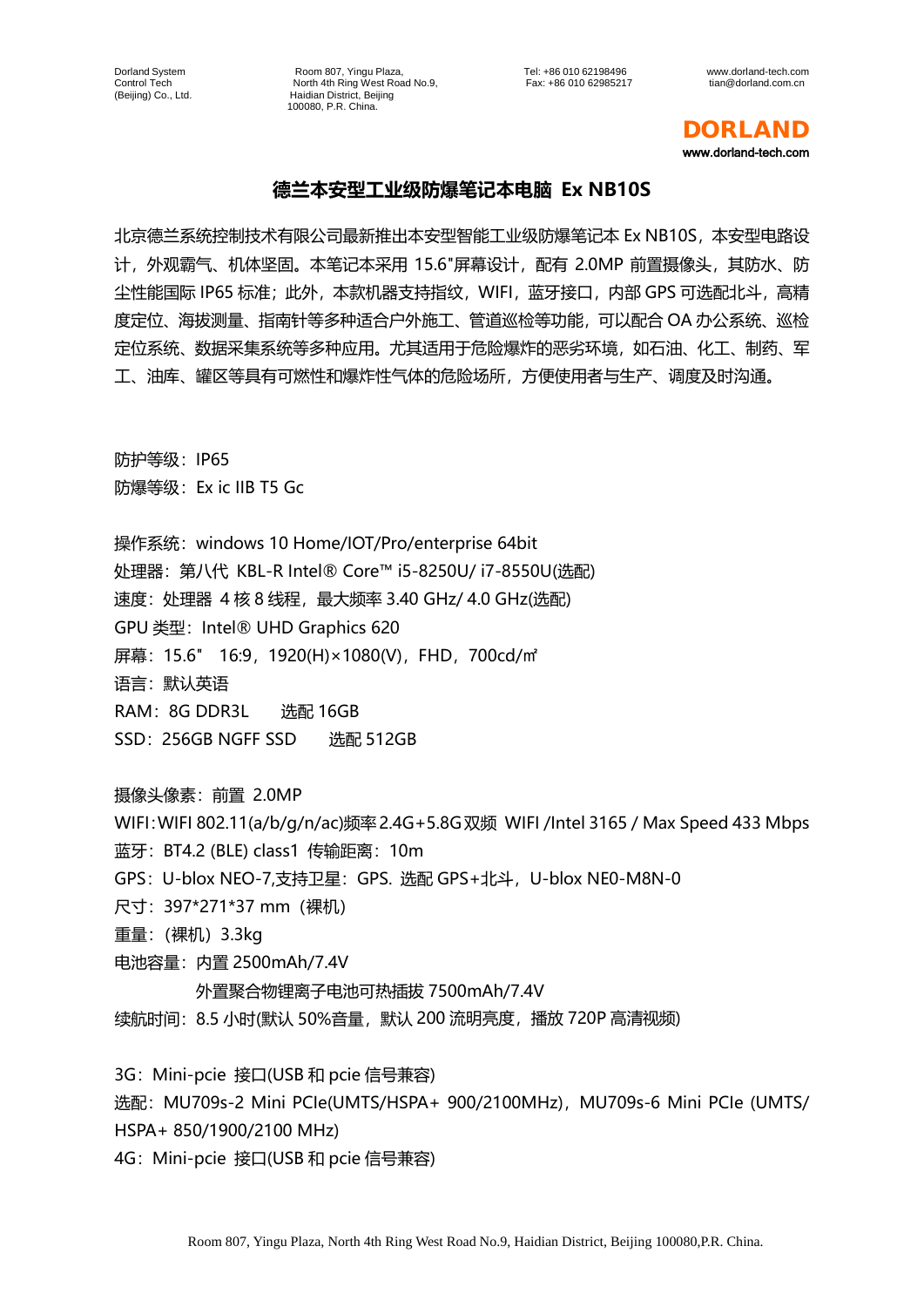Dorland System Room 807, Yingu Plaza, Tel: +86 010 62198496 www.dorland-tech.com Control Tech North 4th Ring West Road No.9, Fax: +86 010 62985217 tian@dorland.com.cn (Beijing) Co., Ltd. Haidian District, Beijing 1000807, Yingu F<br>
1000807, Yingu F<br>
100080, P.R. China.<br>
100080, P.R. China.<br>
100080, P.R. China.

DORLAND www.dorland-tech.com

## 选配:移远 EC25-AU Mini PCIe LTE FDD: B1/B2/B3/B4/B5/B7/B8/B28 LTE TDD: B40 WCDMA: B1/B2/B5/B8 GSM: B2/B3/B5/B8



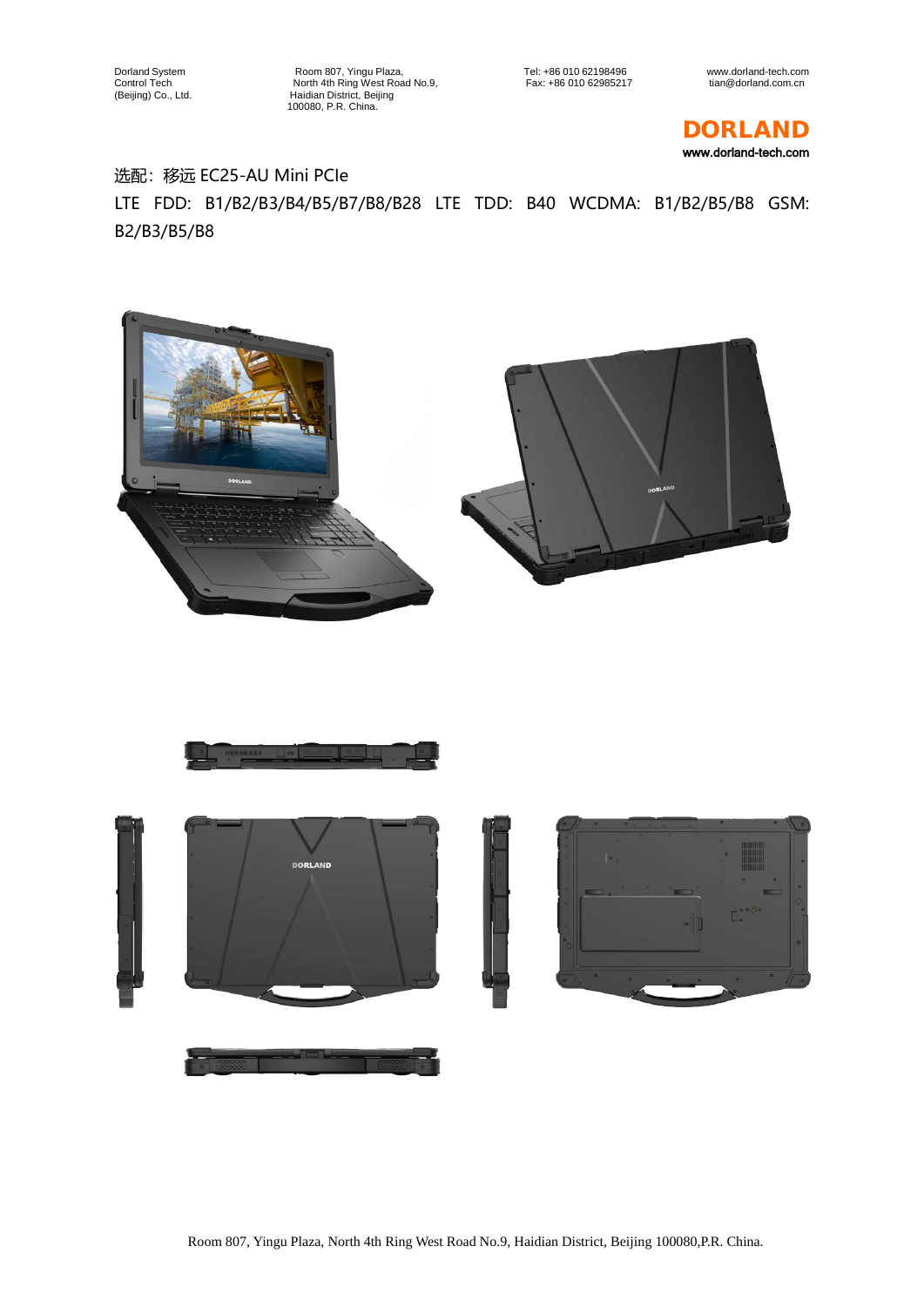Dorland System Room 807, Yingu Plaza, Tel: +86 010 62198496 www.dorland-tech.com Control Tech North 4th Ring West Road No.9, Fax: +86 010 62985217 tian@dorland.com.cn (Beijing) Co., Ltd. Haidian District, Beijing 100080, P.R. China.

## DORLAND

www.dorland-tech.com

| 产品外观       |          |                                                                     |                                                    |  |  |
|------------|----------|---------------------------------------------------------------------|----------------------------------------------------|--|--|
| 类型         | 细节       | 整机标准配置                                                              | 选配配置                                               |  |  |
| 产品形态       | 产品形式     | 15.6 英寸 全坚固防爆笔记本                                                    | <b>NA</b>                                          |  |  |
|            | 外观尺寸     | 397*271*37 mm                                                       | NA                                                 |  |  |
|            | 重量       | 裸机 3.3kg                                                            | NA                                                 |  |  |
|            | 整机颜色     | 黑色                                                                  | NA                                                 |  |  |
|            | 屏幕尺寸     | $15.6"$ $16:9$                                                      | NA                                                 |  |  |
| LCD        | 屏幕分辨率    | $1920(H) \times 1080(V)$ FHD                                        | NA                                                 |  |  |
|            | 亮度       | $700 \text{cd/m}^2$                                                 | NA                                                 |  |  |
| TP         | 触摸屏      | NA                                                                  | NA                                                 |  |  |
| 摄像头        | 前置       | 前置 2.0MP                                                            | NA                                                 |  |  |
| 扬声器        | 内置       | 内置 8 Ω / 1W x2                                                      | NA                                                 |  |  |
| Mic        | 内置       | ×2 Internal 数字 MIC                                                  | NA                                                 |  |  |
| 电池 (内置)    | 类型       | 内置聚合物锂离子电池(备用电池,支<br>持外置电池热插拔)                                      | NA                                                 |  |  |
|            | 容量       | 2500mAh/7.4V                                                        | <b>NA</b>                                          |  |  |
|            | 续航时间     | 0.5 小时(默认50%音量, 默认200 流明<br>亮度, 播放 720P 高清视频)                       | NA                                                 |  |  |
| 电池 (可插拔)   | 类型       | 外置聚合物锂离子电池                                                          | NA                                                 |  |  |
|            | 容量       | 7500mAh/7.4V                                                        | NA                                                 |  |  |
|            | 续航时间     | 8 小时(默认 50%音量, 默认 200 流明亮<br>度,播放720P高清视频)                          | NA                                                 |  |  |
|            |          | 系统硬件配置                                                              |                                                    |  |  |
| 类型         | 细节       | 描述                                                                  | 选配配置                                               |  |  |
| <b>CPU</b> | 类型       | 8th Generation KBL-R Intel® Core™<br>i5-8250U                       | 8th Generation KBL-R Intel® Core<br>™ $i7 - 8550U$ |  |  |
|            | 速度       | 處理器 4 核 8 线程, 最大频率 3.40 GHz                                         | 處理器 4核8线程, 最大频率 4.0<br>GHz                         |  |  |
| GPU        | 类型       | Intel® UHD Graphics 620                                             | Intel® UHD Graphics 620                            |  |  |
| <b>RAM</b> | DDR4L    | 8GB                                                                 | 16GB                                               |  |  |
| <b>SSD</b> | NGFF SSD | 256GB                                                               | 512GB                                              |  |  |
| 机械硬盘       | 类型       | NA                                                                  | 支持 HDD                                             |  |  |
| <b>TPM</b> | Built-in | 内置 TPM2.0<br><b>SLB9665T</b>                                        | NA                                                 |  |  |
| 霍尔开关       | hal1     | hall                                                                | NA                                                 |  |  |
| 网络连接       |          |                                                                     |                                                    |  |  |
| 类型         | 细节       | 描述                                                                  | 选配配置                                               |  |  |
| WIFI       | WIFI 模块  | WIFI 802.11 $(a/b/g/n/ac)$<br>频率<br>2.4G+5.8G 双频WIFI/intel 3165/Max | NA                                                 |  |  |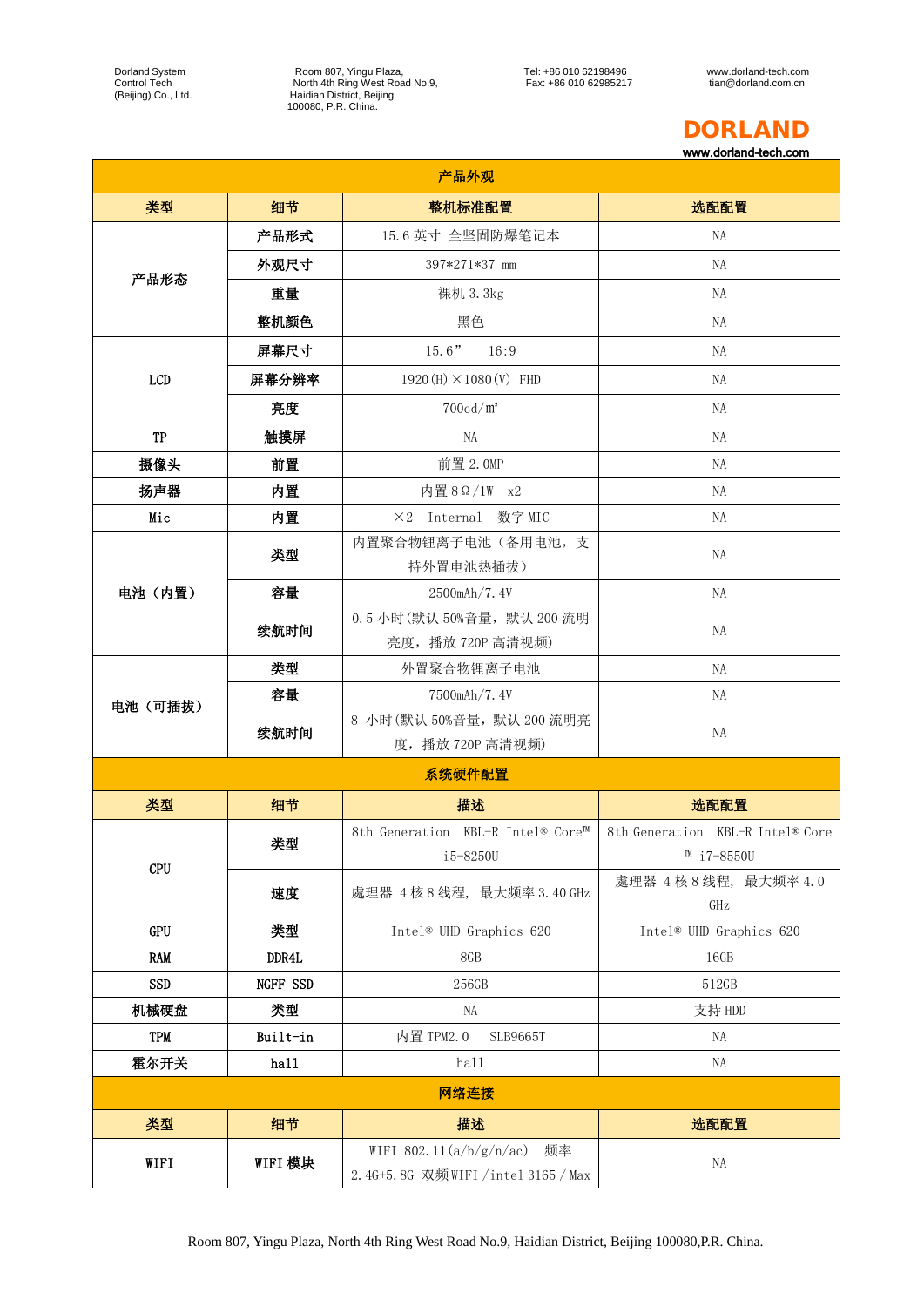Dorland System Room 807, Yingu Plaza, Tel: +86 010 62198496 www.dorland-tech.com Control Tech North 4th Ring West Road No.9, Fax: +86 010 62985217 tian@dorland.com.cn (Beijing) Co., Ltd. Haidian District, Beijing 100080, P.R. China.

## DORLAND

www.dorland-tech.com

|                |               | Speed 433 Mbps                                                                                                   |                                                                                                                    |  |  |
|----------------|---------------|------------------------------------------------------------------------------------------------------------------|--------------------------------------------------------------------------------------------------------------------|--|--|
| Bluetooth      | 内置            | BT4.2 (BLE) class1 传输距离: 10m                                                                                     | NA                                                                                                                 |  |  |
| 3G             | 内置            | Mini-pcie 接口(USB 和 pcie 信号兼容)                                                                                    | MU709s-2 Mini PCIe (UMTS/HSPA+<br>900/2100MHz), MU709s-6 Mini<br>PCIe (UMTS/HSPA+ 850/1900/2100<br>MHz)            |  |  |
| 4G             | 内置            | Mini-pcie 接口(USB 和 pcie 信号兼容)                                                                                    | 移远 EC25-AU Mini PCIe<br>LTE FDD: B1/B2/B3/B4/B5/B7/B8/B28<br>LTE TDD: B40 WCDMA: $B1/B2/B5/B8$<br>GSM: B2/B3/B5/B8 |  |  |
| <b>NFC</b>     | NA            | NA                                                                                                               | NXP NFC 13.56MHz 支持 ISO/IEC 下<br>14443A/14443B/15693/18092/mifare<br>协议, 读卡距离: 4cm                                 |  |  |
| <b>GPS</b>     | 内置            | U-blox NEO-7 支持卫星:GPS;捕获灵敏<br>度:-160 dBm; 冷启动时间: <50 秒, 热<br>启动时间:< 28 秒, 频率: 0.25 Hz … 10<br>MHz (configurable) | 选配 GPS+北斗, U-blox NE0-M8N-0                                                                                        |  |  |
| 数据采集           |               |                                                                                                                  |                                                                                                                    |  |  |
| 类型             | 细节            | 描述                                                                                                               | 选配配置                                                                                                               |  |  |
| 指纹             | 内置            | ×1 SPI 指纹(开机登录)                                                                                                  | NA                                                                                                                 |  |  |
|                |               |                                                                                                                  |                                                                                                                    |  |  |
|                |               | 接口                                                                                                               |                                                                                                                    |  |  |
| 类型             | 细节            | 描述                                                                                                               | 选配配置                                                                                                               |  |  |
| <b>USB3.0</b>  | <b>USB3.0</b> | USB3.0*3                                                                                                         | NA                                                                                                                 |  |  |
| <b>USB2.0</b>  | USB2.0        | USB2.0 $*1$                                                                                                      | NA                                                                                                                 |  |  |
| 耳机             | 耳机            | ∮ 3.5mm 标准耳机接口 x1 主机端                                                                                            | NA                                                                                                                 |  |  |
| HDMI           | <b>HDMI</b>   | HDMI x1 (type-A)                                                                                                 | NA                                                                                                                 |  |  |
| SD Card        | SD Card       | SD Card x1                                                                                                       | NA                                                                                                                 |  |  |
| SIM Card       | SIM Card      | $SIM \neq$<br>x1                                                                                                 | NA                                                                                                                 |  |  |
| DC             | DC 接口         | DC 19V 3.42A 电源接口<br>x1                                                                                          | NA                                                                                                                 |  |  |
| Serial port 接口 | 串口            | DB9 (RS232 或 RS485) ×1                                                                                           | NA                                                                                                                 |  |  |
| RJ45 接口        | 网口            | x2 (10/100/1000M 自适应)                                                                                            | NA                                                                                                                 |  |  |
| 防盜鎖孔(右)        | Kensington    | Kensington x1                                                                                                    | NA                                                                                                                 |  |  |
| 散热出风孔(右)       | 散热出风孔(右)      | 散热出风孔(右) x1                                                                                                      | NA                                                                                                                 |  |  |
| 左侧扩展坞          | 左侧扩展坞         | <b>NA</b>                                                                                                        | ×1 客制转接卡 PCIE X4 插槽 或 HDD                                                                                          |  |  |
| POGO PIN       | POGO PIN      | POGO 5pin (USB 接口定义)                                                                                             | NA                                                                                                                 |  |  |
|                |               | 按键                                                                                                               |                                                                                                                    |  |  |
| 类型             | 细节            | 描述                                                                                                               | 选配配置                                                                                                               |  |  |
| power          | 开关机键          | x1                                                                                                               | NA                                                                                                                 |  |  |